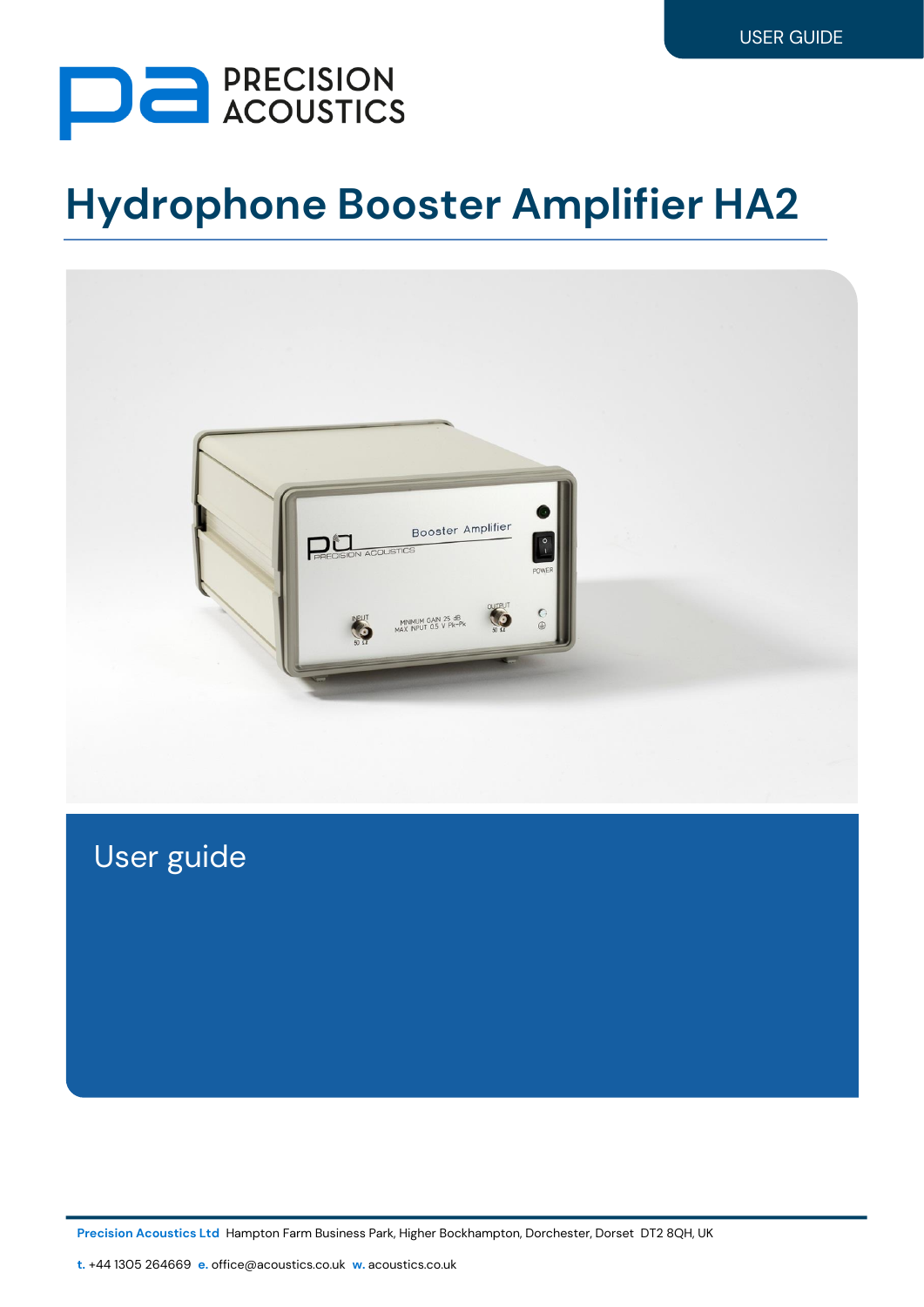#### INTRODUCTION:

The HP series Hydrophone Booster Amplifier (HA2) amplifies low-level hydrophone signals over a wide range of frequencies. It has a minimum gain of 25dB and an input and output impedance of 50 $\Omega$ . The HA2 is designed for use with either Precision Acoustics membrane hydrophone or Precision Acoustics HP Series Hydrophone Measurement System, which is  $shown$  in  $Fin$  1.

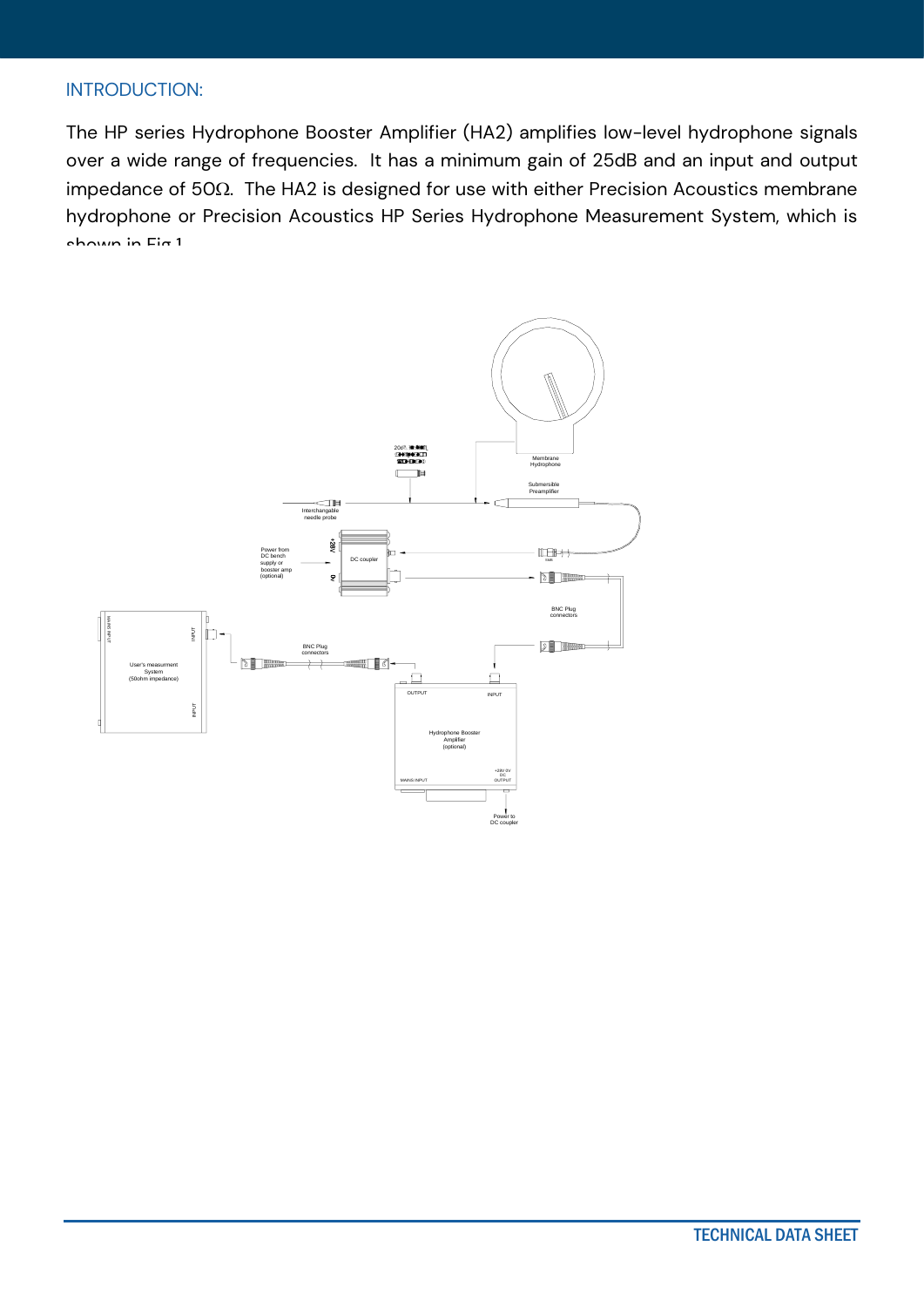Alternatively, the HA2 may be used when the acoustic signal is provided by a high output impedance hydrophone, such as a GEC-Marconi membrane device, or a conventional hydrophone. In this instance a BNC/MCX adaptor is used which connects directly to the HP Series Submersible Preamplifier, using it as a buffer amplifier, (i.e. the standard Precision Acoustic HP Series configuration shown in Fig 1 is used, but without the interchangeable probe).

The HA2 amplifier is straightforward to use but the following points should be noted:

■ The output of the amplifier should be correctly terminated in 50 $\Omega$  before operation.

■ The HA2 amplifier is non-inverting but this is of no consequence when used with the HP Series interchangeable probes as their design takes this into account. However when a submersible preamplifier is used as a high impedance buffer amplifier (as in Fig 2) the system output from the HA2 will be inverted as the HP Series Submersible Preamplifier is inverting.

### Before Connecting the unit please read WARNING

#### **WARNING**

|         | <b>TO CONNECT</b>                                                              |          | <b>TO DISCONNECT</b>                                                   |
|---------|--------------------------------------------------------------------------------|----------|------------------------------------------------------------------------|
| 2.<br>3 | <b>CONNECT OUTPUT LOAD</b><br><b>APPLY DC VOLTAGE</b><br><b>APPLY RF INPUT</b> | 2.<br>3. | <b>REMOVE RF INPUT</b><br><b>REMOVE DC VOLTS</b><br><b>REMOVE LOAD</b> |